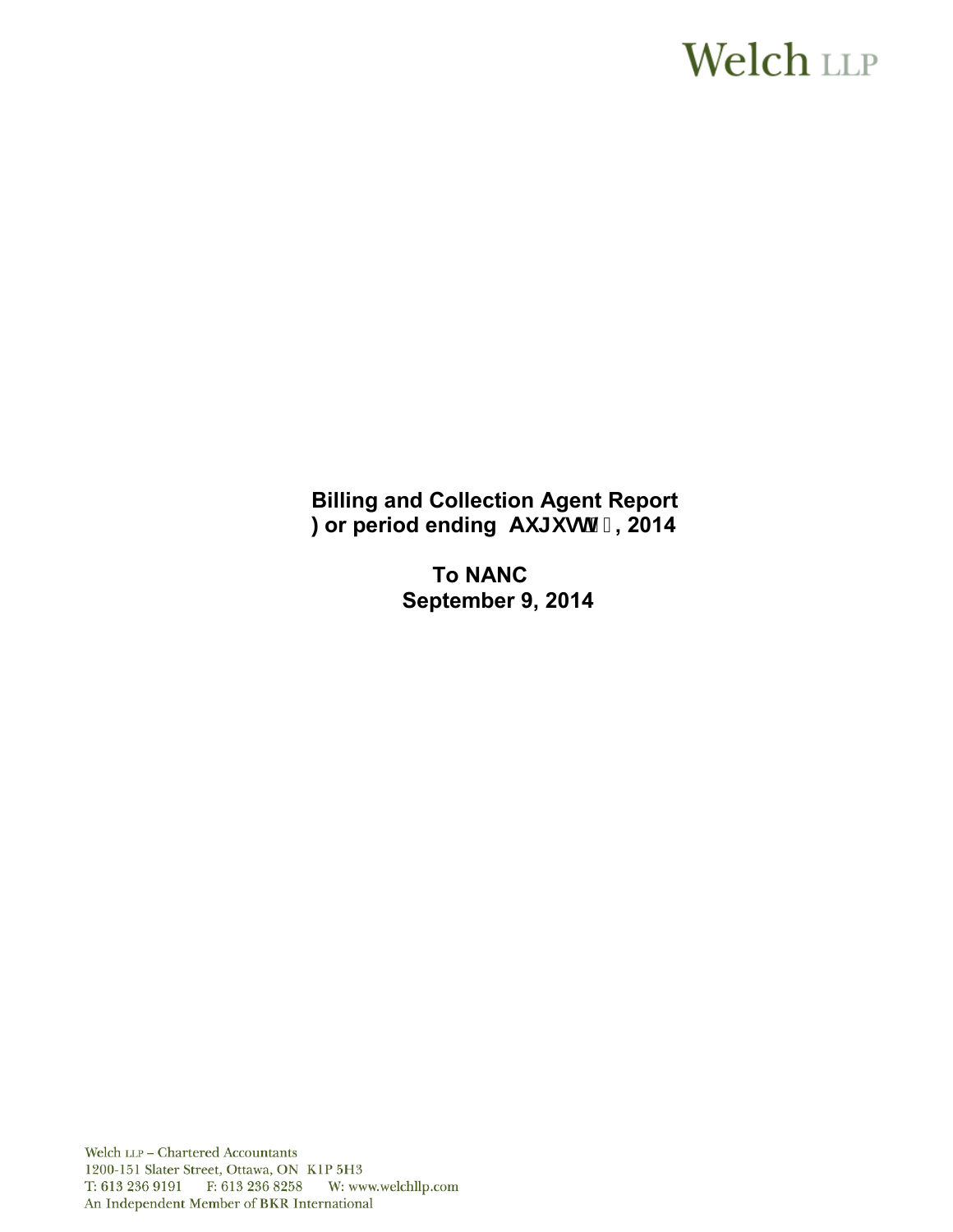### **NANPA FUND STATEMENT OF FINANCIAL POSITION AUGUST 31, 2014**

| <b>Assets</b>                                    |            |           |
|--------------------------------------------------|------------|-----------|
| Cash Balance in bank account                     | \$         | 3,867,232 |
| Receivable from US Carriers                      | 443.912    |           |
| Receivable from Canada                           | 8,581      |           |
| Receivable from Caribbean countries              | 20,398     |           |
| Receivables forwarded to Treasury for collection | 185,815    |           |
| Allowance for uncollectible accounts             | (266, 500) | 392,206   |
| <b>Total assets</b>                              |            | 4,259,438 |
| Less: Accrued liabilities (see below for makeup) |            | (523,738) |
| <b>Fund balance</b>                              |            | 3,735,700 |

#### **Makeup of Accrued Liabilities** (see following page for additional details)

| Welch LLP                    | 28.336         |
|------------------------------|----------------|
| NEUSTAR Pooling 1K Block     | 313.478        |
| NEUSTAR NANP Administration  | 177.091        |
| Data Collection Agent - USAC | 4,833          |
|                              | \$.<br>523.738 |

**\*\*\*\*\*\*\*\*\*\*\*\*\*\*\*\*\*\*\*\*\*\*\*\*\*\*\*\*\*\*\*\*\*\*\*\*\*\*\*\*\*\*\*\*\*\*\*\*\*\*\*\*\*\*\*\*\*\*\*\*\*\*\*\*\*\*\*\*\*\*\*\*\*\*\*\*\***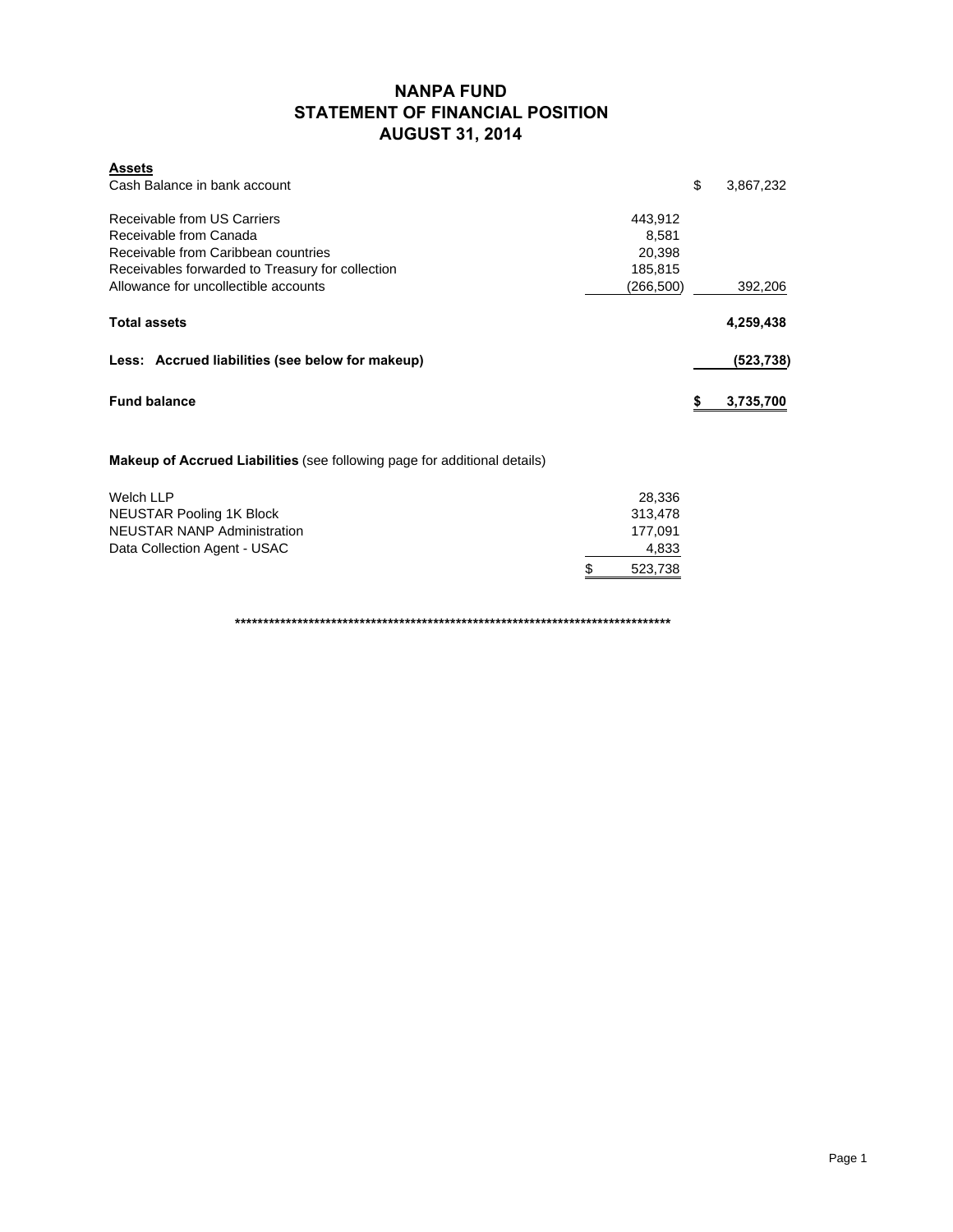#### **NANPA FUND FORECASTED STATEMENT OF CHANGES IN FUND BALANCE JULY 2014 TO JUNE 2015**

|                                                                            |            | Actual                              |                                     | <b>Budget</b>                       |                                     |                                     |                                     |                                     |                                   |                                   |                                   |                                   |                                  | Variance between                 |                        |                                                |
|----------------------------------------------------------------------------|------------|-------------------------------------|-------------------------------------|-------------------------------------|-------------------------------------|-------------------------------------|-------------------------------------|-------------------------------------|-----------------------------------|-----------------------------------|-----------------------------------|-----------------------------------|----------------------------------|----------------------------------|------------------------|------------------------------------------------|
|                                                                            |            | <b>Jul-14</b>                       | Aug-14                              | Sep-14                              | Oct-14                              | <b>Nov-14</b>                       | Dec-14                              | $Jan-15$                            | Feb-15                            | <b>Mar-15</b>                     | Apr-15                            | Mav-15                            | <b>Jun-15</b>                    | <b>Total</b>                     | <b>Budget</b>          | forecasted results and<br>budget at June 30/14 |
| Revenue                                                                    |            |                                     |                                     |                                     |                                     |                                     |                                     |                                     |                                   |                                   |                                   |                                   |                                  |                                  |                        |                                                |
| <b>International Contributions</b><br>Canada<br>Caribbean countries        | (1)<br>(1) | 17,162<br>21.432                    | 8,581<br>$\sim$                     | 8,581<br>$\sim$                     | 8,581<br>$\sim$                     | 8,581<br>$\sim$                     | 8,581<br><b>Contract Contract</b>   | 8,581                               | 8,580<br>$\sim$                   | 8,580                             | 8,580<br>$\sim$                   | 8,580<br>$\sim$                   | $\sim$                           | 102,968<br>21.432                | 102,968<br>21,432      | $\sim$ 100 $\sim$                              |
| <b>Total International Contributions</b>                                   |            | 38,594                              | 8,581                               | 8,581                               | 8,581                               | 8,581                               | 8,581                               | 8,581                               | 8,580                             | 8,580                             | 8,580                             | 8,580                             | $\sim$                           | 124,400                          | 124,400                |                                                |
| Domestic Contributions - US carriers                                       | (1)        | 4,170,366                           | 259,113                             | 263,293                             | 263,293                             | 263,293                             | 263,293                             | 263,293                             | 263,293                           | 263,293                           | 263,293                           | 263,293                           |                                  | 6,799,116                        | 6,721,854              | 77,262                                         |
| Late filing fees for Form 499A                                             | (2)        | 500)                                | 600)                                |                                     |                                     |                                     |                                     |                                     |                                   |                                   |                                   |                                   | 90,000                           | 88,900                           | 90,000                 | 1,100                                          |
| Interest income                                                            | (3)        | 232                                 | 551                                 | 584                                 | 584                                 | 583                                 | 583                                 | 583                                 | 583                               | 583                               | 583                               | 583                               | 583                              | 6,615                            | 7,000                  | 385)                                           |
| <b>Total revenue</b>                                                       |            | 4,208,692                           | 267,645                             | 272,458                             | 272,458                             | 272,457                             | 272,457                             | 272,457                             | 272,456                           | 272,456                           | 272,456                           | 272,456                           | 90,583                           | 7,019,031                        | 6,943,254              | 75,777                                         |
| <b>Expenses</b>                                                            |            |                                     |                                     |                                     |                                     |                                     |                                     |                                     |                                   |                                   |                                   |                                   |                                  |                                  |                        |                                                |
| <b>NANPA Administration</b>                                                | (4)        | 176,680                             | 177,091                             | 177,879                             | 177,879                             | 177,879                             | 177,879                             | 177,879                             | 177,879                           | 177,879                           | 177,879                           | 177,879                           | 177,879                          | 2,132,561                        | 2,134,548 (            | 1,987)                                         |
| 1K Block Pooling<br>Automated systems development (CLIN1)                  | (5)<br>(6) | 225,254<br>75,000                   | 238,478<br>75,000                   | 238,505<br>75,000                   | 238,505<br>75,000                   | 238,505<br>75,000                   | 238,505<br>62.281                   | 238,505<br>$\sim$                   | 238,506<br>$\sim$                 | 238,506<br>$\sim$                 | 238,506<br>$\sim$                 | 238,506<br>$\sim$                 | 238,506<br>$\sim$                | 2,848,787<br>437,281             | 2,862,065 (<br>437,281 | 13,278)                                        |
| <b>Billing and Collection</b><br>Welch LLP<br><b>Data Collection Agent</b> | (7)<br>(8) | 28,336<br>3,724                     | 28,336<br>4,572                     | 28,336<br>4,833                     | 28,336<br>4,833                     | 28,336<br>4,833                     | 28,336<br>4,833                     | 28,336<br>4,833                     | 28,336<br>4,833                   | 28,336<br>4,834                   | 28,336<br>4,834                   | 28,336<br>4,834                   | 28,336<br>4,834                  | 340,032<br>56,630                | 340,032<br>58,000 (    | 1,370                                          |
| <b>Annual Operations Audit</b>                                             | (9)        | $\sim$                              | $\sim$                              | 44,000                              | $\sim 10^{-11}$                     | $\sim$                              | $\sim$                              | $\sim$                              | $\sim$                            | $\sim$                            | $\sim$                            |                                   | $\sim$                           | 44,000                           | 44,000                 |                                                |
| <b>Bank Charges</b>                                                        | (10)       | 2.706                               | 5.828                               | 3.917                               | 3.917                               | 3.917                               | 3.917                               | 3.917                               | 3,917                             | 3.916                             | 3.916                             | 3.916                             | 3.916                            | 47,700                           | 47,000                 | 700                                            |
| Carrier Audits                                                             | (11)       | $\sim$                              | $\overline{\phantom{a}}$            | $\sim$                              | $\sim$                              |                                     | $\sim$                              |                                     | 300,000                           | $\sim$                            | $\sim$                            | $\overline{\phantom{a}}$          | $\sim$                           | 300,000                          | 300,000                |                                                |
| Bad debt expense                                                           | (12)       | 3,000)                              | 22,500)                             | 3,334                               | 3,334                               | 3,333                               | 3,333                               | 3,333                               | 3,333                             | 3,333                             | 3,333                             | 3,333                             | 3,333                            | 7,832                            | 40,000                 | 32,168                                         |
| <b>Total expenses</b>                                                      |            | 508,700                             | 506,805                             | 575,804                             | 531,804                             | 531,803                             | 519,084                             | 456,803                             | 756,804                           | 456,804                           | 456,804                           | 456,804                           | 456,804                          | 6,214,823                        | 6,262,926              | (48, 103)                                      |
| Net revenue (expenses)                                                     |            | 3,699,992                           | 239,160)                            | 303,346)                            | 259,346)                            | 259,346)                            | 246,627)                            | 184,346)                            | 484,348)                          | 184,348)                          | 184,348)                          | 184,348)                          | 366,221)                         | 804,208                          | 680,328                | 123,880                                        |
| Opening fund balance                                                       |            | 274,868                             | 3,974,860                           | 3,735,700                           | 3,432,354                           | 3,173,008                           | 2,913,662                           | 2,667,035                           | 2,482,689                         | 1,998,341                         | 1,813,993                         | 1,629,645                         | 1,445,297                        | 274,868                          | 319,672                | 44,804                                         |
| <b>Closing fund balance</b>                                                |            | 3,974,860                           | 3,735,700                           | 3,432,354                           | 3,173,008                           | 2,913,662                           | 2,667,035                           | 2,482,689                           | 1,998,341                         | 1,813,993                         | 1,629,645                         | 1,445,297                         | 1,079,076                        | 1,079,076                        | 1,000,000              | 79,076                                         |
| Fund balance makeup:                                                       |            |                                     |                                     |                                     |                                     |                                     |                                     |                                     |                                   |                                   |                                   |                                   |                                  |                                  |                        |                                                |
| Contingency<br>Surplus                                                     |            | 1,000,000<br>2,974,860<br>3.974.860 | 1,000,000<br>2,735,700<br>3,735,700 | 1,000,000<br>2,432,354<br>3,432,354 | 1,000,000<br>2,173,008<br>3,173,008 | 1,000,000<br>1,913,662<br>2,913,662 | 1,000,000<br>1,667,035<br>2,667,035 | 1,000,000<br>1,482,689<br>2,482,689 | 1,000,000<br>998,341<br>1,998,341 | 1,000,000<br>813,993<br>1,813,993 | 1,000,000<br>629,645<br>1,629,645 | 1,000,000<br>445,297<br>1,445,297 | 1,000,000<br>79,076<br>1,079,076 | 1,000,000<br>79,076<br>1,079,076 | 1,000,000<br>1,000,000 |                                                |

**(1)** The US carrier contributions for the period from July 2014 to June 2015 and the International contributions are based upon actual billings.

(2) These fees represent the \$100 late filing fee charged to those companies that do not file the Form 499A by the due date.

**(3)** Interest income projections are estimates

**(4)** The cost for NANP Administration is based on the contract awarded in 2013. The contract expires in July 2017.

(5) The cost for 1K Block Pooling Administration is based on a four-year contract expiring July 14, 2017 with a six-month transition period to January 14, 2018.

**(6)** The cost for Pooling Administration Automated Systems Development is \$1,337,281. The cost was spread out over the period from July 2013 to December 2014.

**(7)** The cost of B&C Agent is based on the interim contract with Welch LLP in force until December 2014.

(8) The expense for the Data Collection Agent is based on an estimate of costs by USAC for the 2014 calendar year.

(9) The estimate for the annual operations audit performed by Ernst & Young LLP is based on the cost of the prior year's audit.

**(10)** Bank fees are an expense to the Fund.

**(11)** The budget allowed \$300,000 for carrier audits.

(10) The allowance covers all accounts considered potentially uncollectible at August 31, 2014.

#### **Assumptions: Reconciliation of forecast at June 30, 2015 to budget**

| Budgeted fund balance at June 30/15 - contingency                                                        | 1,000,000 |
|----------------------------------------------------------------------------------------------------------|-----------|
| Decrease in fund balance between budget period (December 2013) and June 2014                             | (44, 804) |
| Additional billings over estimate from budget                                                            | 77,262    |
| Late filing fees (reversal) for Form 499A                                                                | (1, 100)  |
| Underestimate of interest earned to date compared to budget                                              | (385)     |
| NANP Admin - difference between budget and actual contract awarded due to variable travel<br>costs       | 1,987     |
| NANP Admin - change orders issued                                                                        |           |
| Additional billings from B & C Agent due to renewal of contract                                          |           |
| Data Collection fees - Adjustment to actual from budget                                                  | 1,370     |
| Bad debts - Adjustment to actual from budget                                                             | 32,168    |
| IK Block Pooling - difference between budget and actual contract awarded due to variable<br>travel costs | 13,278    |
| Pooling change orders                                                                                    |           |
| Carrier audits that will not be performed                                                                |           |
| Operations Audit - Adjustment to actual from budget                                                      |           |
| Bank fees - Adjustment to actual from budget                                                             | (700)     |
| Forecasted fund balance at June 30/15                                                                    | 1.079.076 |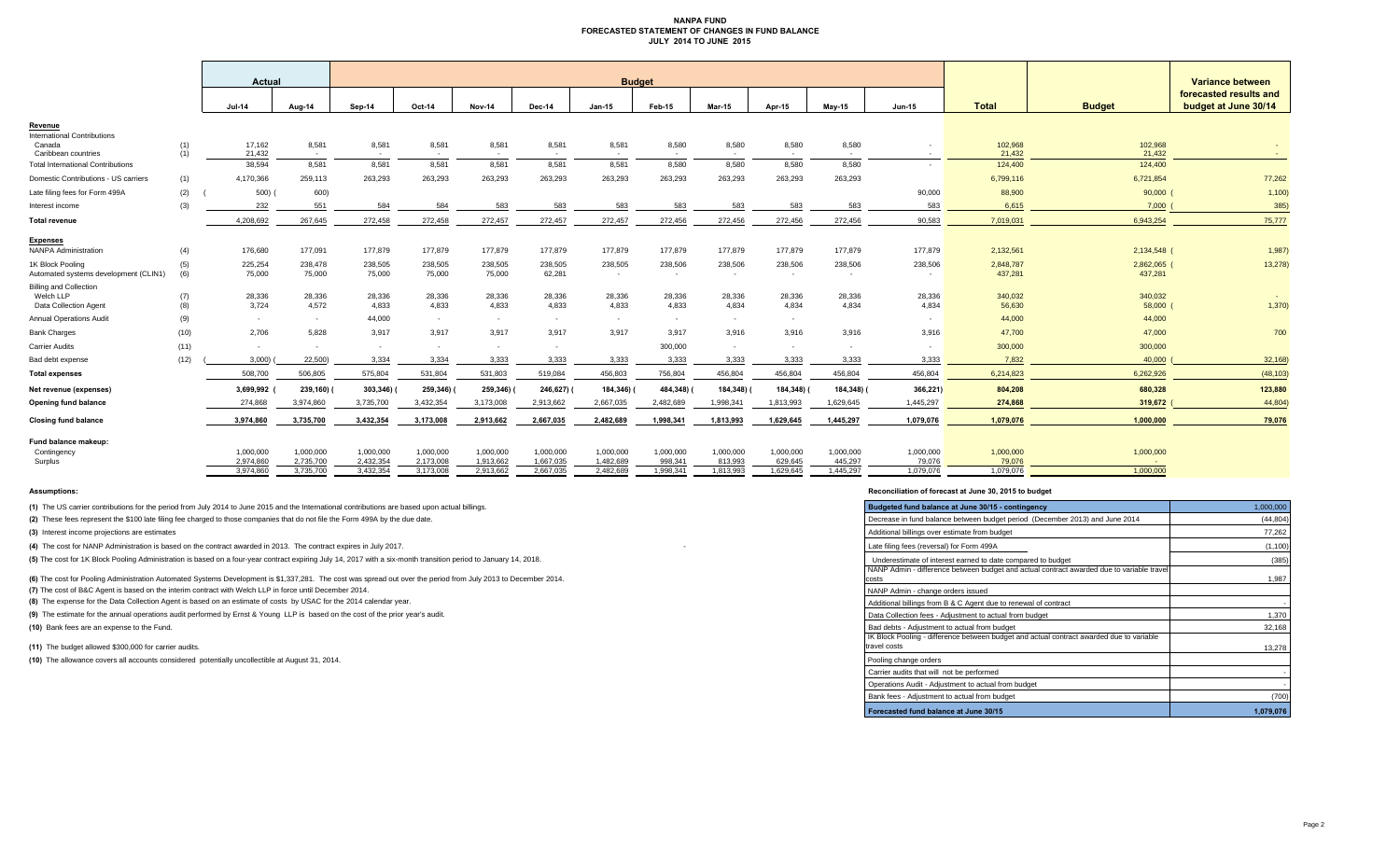#### **CURRENT AND FORECASTED LIABILITIES**

|                                                                                     |              |         | Current |               |         |               |         |         |         |
|-------------------------------------------------------------------------------------|--------------|---------|---------|---------------|---------|---------------|---------|---------|---------|
|                                                                                     |              |         | Aug-14  | <b>Sep-14</b> | Oct-14  | <b>Nov-14</b> | Dec-14  | Jan-15  | Feb-15  |
| NEUSTAR - NANPA Administration contract                                             |              |         | 177,091 | 177,879       | 177,879 | 177,879       | 177,879 | 177,879 | 177,879 |
| - Payment authorized by the FCC in August<br><b>July 2014</b>                       | 176,680      |         |         |               |         |               |         |         |         |
| - Authorization by the FCC has not been received for payment                        |              |         |         |               |         |               |         |         |         |
| August 2014                                                                         | \$           | 177,091 |         |               |         |               |         |         |         |
| <b>NEUSTAR - Block Pooling and CLIN</b>                                             |              |         | 313,478 | 313,505       | 313,505 | 313,505       | 300,786 | 238,505 | 238,506 |
| - Payment authorized by the FCC in August<br><b>July 2014</b>                       | 300,254      |         |         |               |         |               |         |         |         |
| - Authorization by the FCC has not been received for payment<br>August 2014         | \$           | 313,478 |         |               |         |               |         |         |         |
| Welch LLP - Billing & Collection Agent<br>- Payment authorized by the FCC in August |              |         | 28,336  | 28,336        | 28,336  | 28,336        | 28,336  | 28,336  | 28,336  |
| <b>July 2014</b>                                                                    | \$<br>28,336 |         |         |               |         |               |         |         |         |
| - Authorization by the FCC has not been received for payment<br>August 2014         | \$           | 28,336  |         |               |         |               |         |         |         |
| <b>USAC - Data Collection Agent</b><br>- Payment authorized by the FCC in August    |              |         | 4,833   | 4,833         | 4,833   | 4,833         | 4,833   | 4,833   | 4,833   |
| <b>July 2014</b>                                                                    | 4,572<br>\$  |         |         |               |         |               |         |         |         |
| - Authorization by the FCC has not been received for payment<br>August 2014         | \$           | 4,833   |         |               |         |               |         |         |         |
| <b>Carrier audits</b>                                                               |              |         |         |               |         |               |         |         | 300,000 |
| Ernst & Young LLP- Annual operations audit                                          |              |         |         | 44,000        |         |               |         |         |         |
| <b>Bank Fees</b>                                                                    |              |         |         | 3,917         | 3,917   | 3,917         | 3,917   | 3,917   | 3,917   |
| <b>Total</b>                                                                        |              |         | 523,738 | 572,470       | 528,470 | 528,470       | 515,751 | 453,470 | 753,471 |